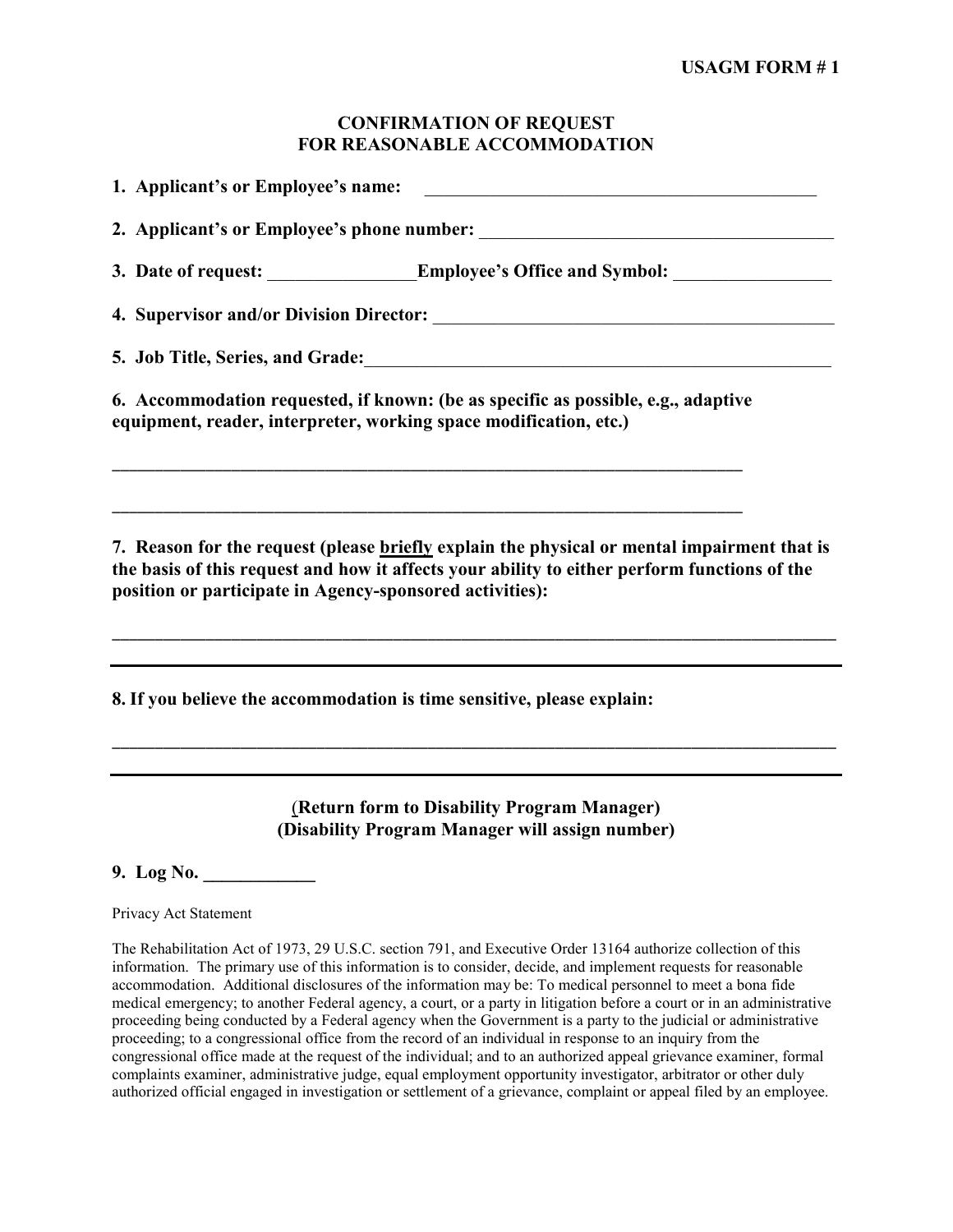# **DISPOSITION OF REASONABLE ACCOMMODATION REQUEST (Must complete items 1-4 and 8; complete items 5-7 only if applicable)**

# **1. Name of individual requesting reasonable accommodation (Requestor):**

\_\_\_\_\_\_\_\_\_\_\_\_\_\_\_\_\_\_\_\_\_\_\_\_\_\_\_\_\_\_\_\_\_\_\_\_\_\_\_\_\_\_\_\_\_\_\_\_\_\_\_\_\_\_\_\_\_\_\_\_\_\_\_\_\_\_\_\_\_\_\_\_

\_\_\_\_\_\_\_\_\_\_\_\_\_\_\_\_\_\_\_\_\_\_\_\_\_\_\_\_\_\_\_\_\_\_\_\_\_\_\_\_\_\_\_\_\_\_\_\_\_\_\_\_\_\_\_\_\_\_\_\_\_\_\_\_\_\_\_\_\_\_\_\_

\_\_\_\_\_\_\_\_\_\_\_\_\_\_\_\_\_\_\_\_\_\_\_ \_\_\_\_\_\_\_\_\_\_\_\_\_\_\_\_\_\_\_\_\_\_\_\_\_\_

# **2. Type(s) of reasonable accommodation requested: (Attach additional sheets if needed)**

# **3. The Disability Program Manager (DPM), in consultation with a medical professional if necessary, has determined the Requestor:**

 $\square$  Has a disability covered by the Rehabilitation Act

 $\square$  Does not have a disability covered by the Rehabilitation Act

**Name of DPM Signature of DPM**

### **4. Accommodation(s):**

- $\square$  approved as specifically requested
- $\square$  approved but different from original request
- □ denied

### **5. If the request is approved, indicate the duration:**

- □ Long-term
- $\square$  Temporary if selected, specify when the accommodation expires:

### **6. If the request is denied, indicate general reason(s) for denial (may check multiple boxes):**

|           | Requestor does not have a disability covered by the Rehabilitation Act |  |
|-----------|------------------------------------------------------------------------|--|
| $\bullet$ | <b>Accommodation Ineffective</b>                                       |  |
| $\bullet$ | <b>Accommodation Would Cause Undue Hardship</b>                        |  |
|           | Requested Medical Documentation not Provided or Inadequate             |  |
| $\bullet$ | <b>Accommodation Would Require Removal of an Essential Function</b>    |  |
| $\bullet$ | <b>Accommodation Would Require Lowering of Performance Standard</b>    |  |
| $\bullet$ | Accommodation can be fully met through other law or USAGM program      |  |
|           | Other (please identify)                                                |  |
|           |                                                                        |  |

\_\_\_\_\_\_\_\_\_\_\_\_\_\_\_\_\_\_\_\_\_\_\_\_\_\_\_\_\_\_\_\_\_\_\_\_\_\_\_\_\_\_\_\_\_\_\_\_\_\_\_\_\_\_\_\_\_\_\_\_\_\_\_\_\_\_\_\_\_\_\_\_\_\_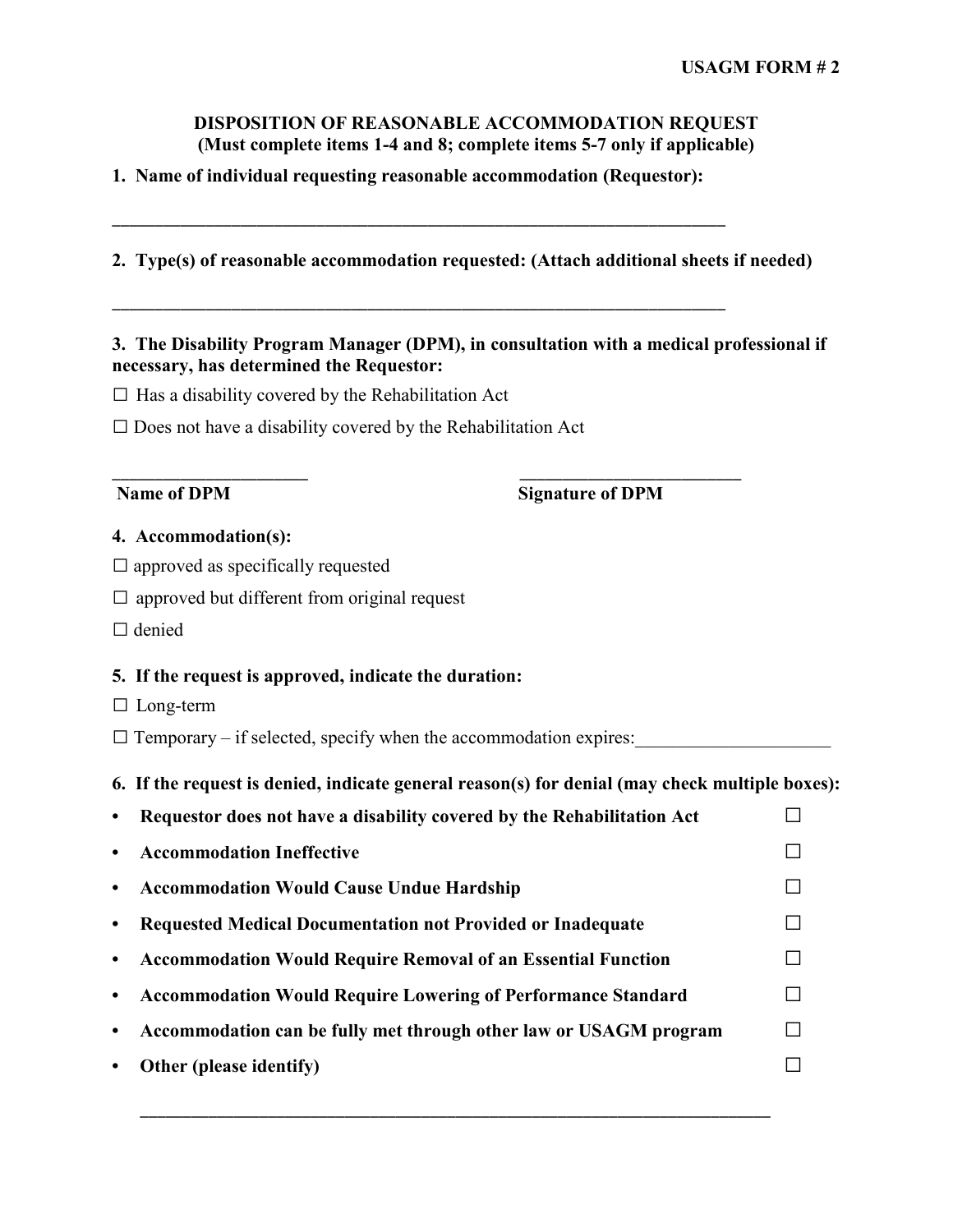**7. If the request is denied, provide a rationale for denial (e.g., explain why accommodation is ineffective or causes undue hardship). Attach additional sheets if necessary**

\_\_\_\_\_\_\_\_\_\_\_\_\_\_\_\_\_\_\_\_\_\_\_\_\_\_\_\_\_\_\_\_\_\_\_\_\_\_\_\_\_\_\_\_\_\_\_\_\_\_\_\_\_\_\_\_\_\_\_\_\_\_\_\_\_\_\_\_\_\_\_\_\_\_

\_\_\_\_\_\_\_\_\_\_\_\_\_\_\_\_\_\_\_\_\_\_\_\_\_\_\_\_\_\_\_\_\_\_\_\_\_\_\_\_\_\_\_\_\_\_\_\_\_\_\_\_\_\_\_\_\_\_\_\_\_\_\_\_\_\_\_\_\_\_\_\_\_\_

\_\_\_\_\_\_\_\_\_\_\_\_\_\_\_\_\_\_\_\_\_\_\_\_\_\_\_\_\_\_\_\_\_\_\_\_\_\_\_\_\_\_\_\_\_\_\_\_\_\_\_\_\_\_\_\_\_\_\_\_\_\_\_\_\_\_\_\_\_\_\_\_\_\_

\_\_\_\_\_\_\_\_\_\_\_\_\_\_\_\_\_\_\_\_\_\_\_\_\_\_\_\_\_\_\_\_\_\_\_\_\_\_\_\_\_\_\_\_\_\_\_\_\_\_\_\_\_\_\_\_\_\_\_\_\_\_\_\_\_\_\_\_\_\_\_\_\_\_

**8. If the individual proposed one type of reasonable accommodation which is being denied, but Agency management offered a different type of reasonable accommodation, explain both the reasons for denial of the requested accommodation and why the accommodation the Agency offered would be effective. Attach additional sheets if necessary.**

**9. If you are dissatisfied with the decision to deny your request for accommodation, you have the following appeal rights:**

- **a. Request reconsideration from either the decision maker denying the request or the next level supervisor above the decision maker. Your request for reconsideration must be made within 5 business days from the date you received this form notifying you that your request has been denied, and/or**
- **b. Contact the Office of Civil Rights (OCR) within 45 calendar days from the date you received this notice informing you that your request has been denied to:**
	- **Pursue an EEO Complaint pursuant to 29 C.F.R. 1614.**
	- **File a formal EEO complaint with OCR**
- **c. For a bargaining unit employee,, file a written grievance in accordance with the provisions of the Collective Bargaining Agreement, or**
- **d. Initiate an appeal to the Merit Systems Protection Board within 30 days of an appealable adverse action as defined in 5 C.F.R. § 1201.3.**

\_\_\_\_\_\_\_\_\_\_\_\_\_\_\_\_\_\_\_\_\_\_\_\_\_ \_\_\_\_\_\_\_\_\_\_\_\_\_\_\_\_\_\_\_\_\_\_\_\_\_\_\_\_

**10. Signature block**

**Name of Deciding Official Signature of Deciding Official**

Date: